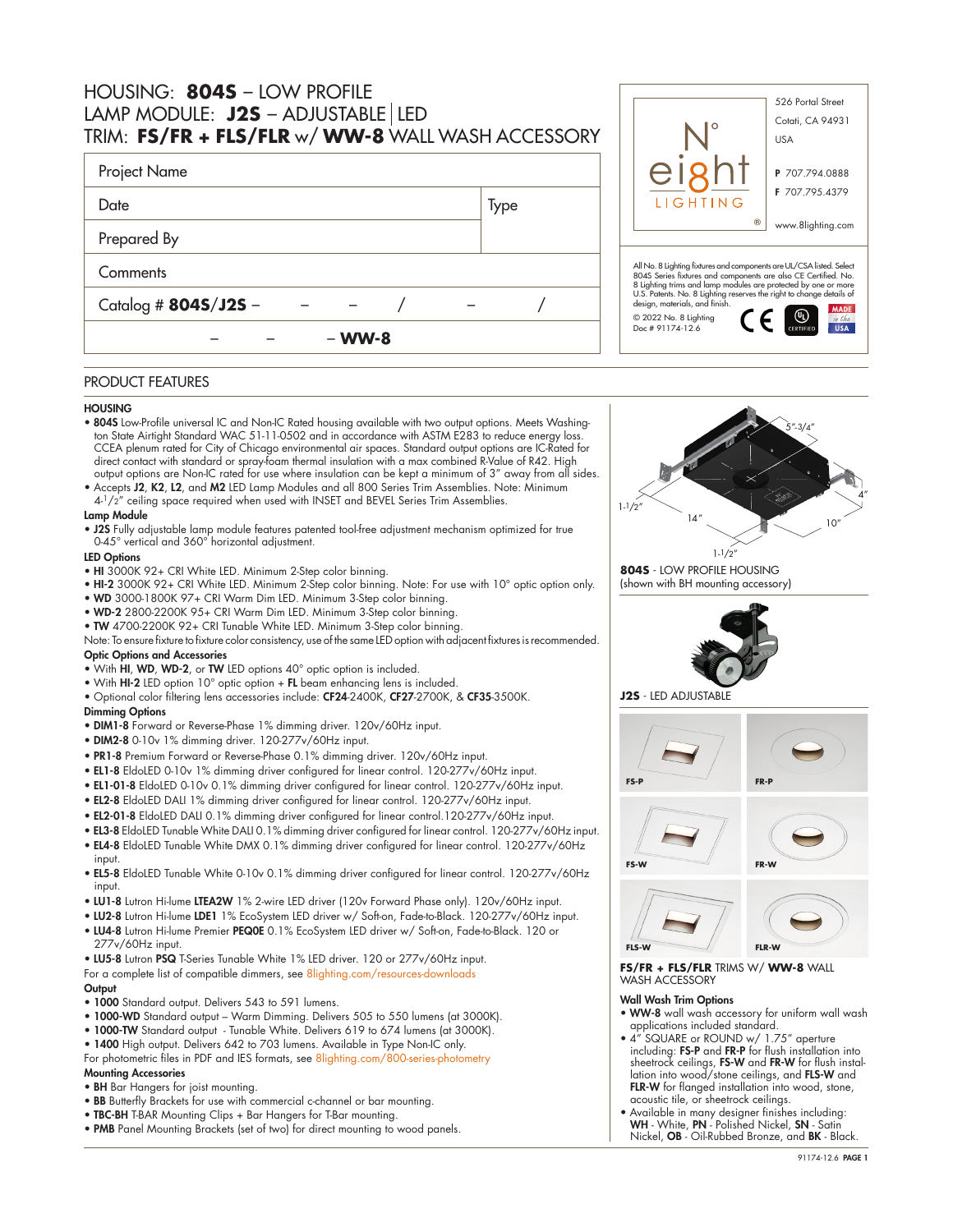

**OB** OIL-RUBBED BRONZE\*

**BK** BLACK\* \*Specialty finish. Additional lead time required

ceiling applications

Trim plate flush to trim

# Warranty

All No. 8 Lighting products are by a 5 year limited warranty. For specific warranty details and limitations, see [8lighting.com/resources-downloads](https://8lighting.com/resources-downloads/)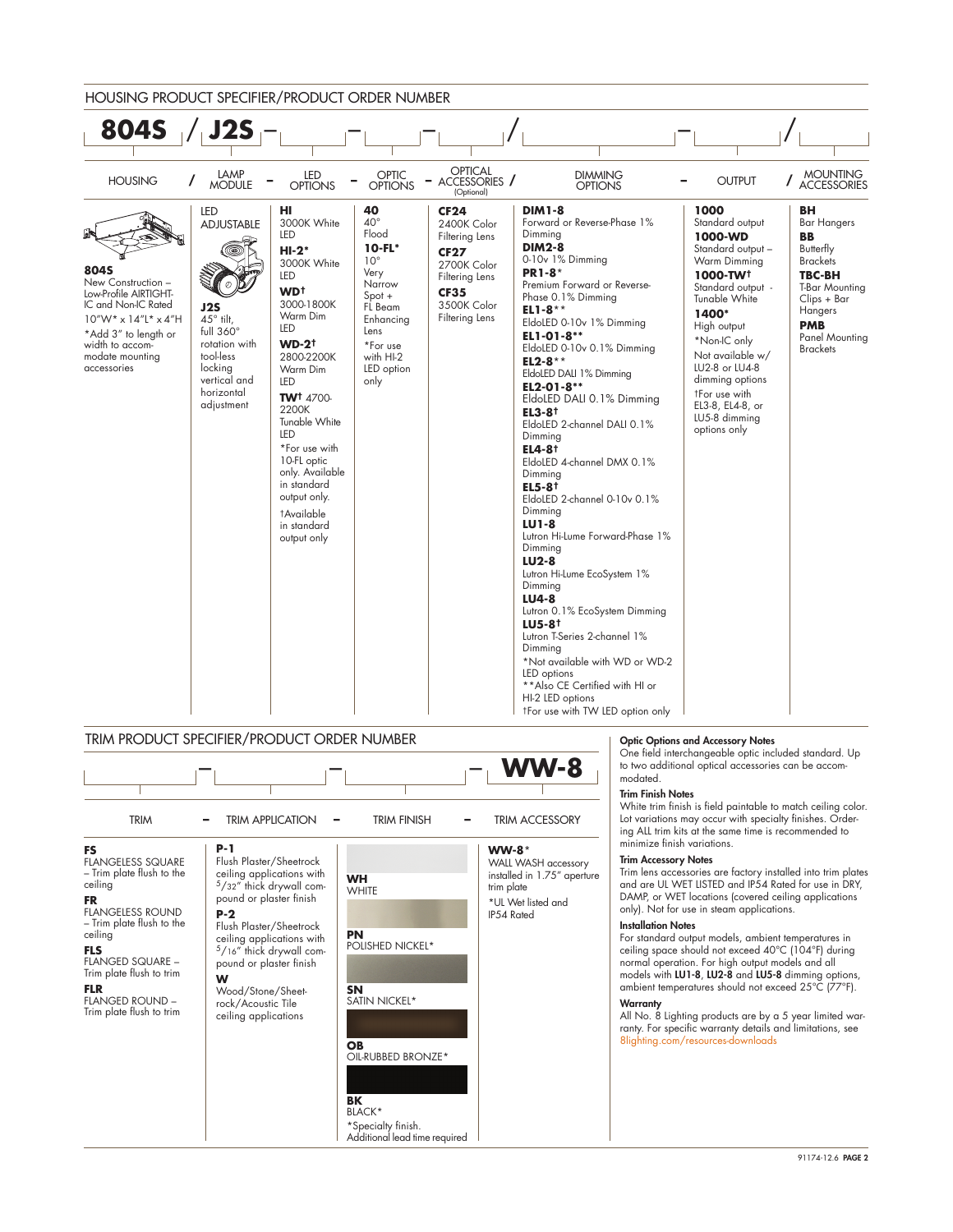## 804S/J2S-HI-40 w/ WW-8 WALL WASH ACCESSORY – PERFORMANCE SUMMARY

| Trim          | Output | <b>CCT</b> | <b>CRI</b> | Delivered System Delivered R1  R2  R3  R4  R5  R6  R7  R8  R9  R10 R11 R12 R13 R14 |    |                                                                                   |  |  |                                                                       |  |  |  |  |
|---------------|--------|------------|------------|------------------------------------------------------------------------------------|----|-----------------------------------------------------------------------------------|--|--|-----------------------------------------------------------------------|--|--|--|--|
| <b>FS/FLS</b> | 1000   | 3000       | $92+$      | - 591                                                                              |    | 14.3 41 92.7 96.7 99.5 92.8 92.6 96.7 91.6 80.3 56.5 91.6 91.6 84.0 93.9 99.2     |  |  |                                                                       |  |  |  |  |
| FR/FLR        | 1000   | 3000       | $92+$      |                                                                                    |    | 543 14.3 38 92.3 96.7 99.2 92.1 92.1 96.6 91.0 79.4 54.7 91.6 93.3 83.7 93.6 99.4 |  |  |                                                                       |  |  |  |  |
| <b>FS/FLS</b> | 1400   | 3000       | 92+        | 703                                                                                | 21 | 34 92.1 97.1 98.2 91.1 91.1 96.8 90.0 78.3 53.2 92.5 92.0 83.8 93.6 99.8          |  |  |                                                                       |  |  |  |  |
| FR/FLR        | 1400   | 3000       | $92+$      | 642                                                                                | 21 | 31                                                                                |  |  | 92.1 97.2 98.1 91.1 91.1 96.8 90.0 78.3 53.2 92.6 92.0 83.7 93.6 99.8 |  |  |  |  |

LED Lumen Multipliers: For **HI-2** LED with 10° optic and FL lens, use multiplier of 1.02. For **WD** LED with 40° optic, ose nultiplier of 0.93. For **WD-2** LED with 40° optic, use multiplier<br>of 0.90. For **TW** LED with 40°

| 804S/J2S-HI-40/1000 w/ FS/FLS TRIM + WW-8 WALL WASH ACCESSORY - FOOTCANDLES ON WALL |  |  |  |  |  |
|-------------------------------------------------------------------------------------|--|--|--|--|--|
|-------------------------------------------------------------------------------------|--|--|--|--|--|

| <b>FIXTURE DISTANCE TO WALL</b>  |                 |                | 24'' |      |      |      |      |      |      | 30'' |      |      |      |      |  |  |
|----------------------------------|-----------------|----------------|------|------|------|------|------|------|------|------|------|------|------|------|--|--|
| <b>FIXTURE CENTERS (SPACING)</b> |                 |                | 24'' |      |      |      | 30'' |      |      | 30'' |      |      | 36'' |      |  |  |
|                                  |                 | $\mathbf{I}'$  | 12.6 | 13.4 | 12.6 | 11.7 | 10.3 | 11.7 | 4.4  | 4.3  | 4.4  | 4.1  | 4.3  | 4.1  |  |  |
|                                  |                 | $2^{\prime}$   | 28.2 | 31.6 | 28.2 | 25.3 | 27.1 | 25.3 | 16.4 | 17.7 | 16.4 | 15.1 | 15.3 | 15.1 |  |  |
|                                  |                 | 3'             | 21.7 | 24.1 | 21.7 | 19.6 | 22.1 | 19.6 | 17.2 | 19.3 | 17.2 | 15.7 | 17.5 | 15.7 |  |  |
|                                  | FROM CEILING    | 4 <sup>′</sup> | 13.6 | 14.8 | 13.6 | 12.6 | 14.0 | 12.6 | 12.7 | 14.1 | 12.7 | 11.8 | 13.2 | 11.8 |  |  |
|                                  |                 | 5'             | 8.5  | 9.0  | 8.5  | 8.0  | 8.7  | 8.0  | 8.7  | 9.5  | 8.7  | 8.2  | 9.1  | 8.2  |  |  |
|                                  | <b>DISTANCE</b> | 6'             | 5.5  | 5.7  | 5.5  | 5.2  | 5.5  | 5.2  | 6.0  | 6.4  | 6.0  | 5.7  | 6.1  | 5.7  |  |  |
|                                  |                 | 7'             | 3.7  | 3.8  | 3.7  | 3.5  | 3.7  | 3.5  | 4.2  | 4.4  | 4.2  | 4.0  | 4.3  | 4.0  |  |  |
|                                  |                 | 8'             | 2.5  | 2.6  | 2.5  | 2.5  | 2.6  | 2.5  | 3.0  | 3.1  | 3.0  | 2.9  | 3.0  | 2.9  |  |  |
|                                  |                 | 9'             | 1.8  | 1.9  | 1.8  | 1.8  | 1.8  | 1.8  | 2.2  | 2.2  | 2.2  | 2.1  | 2.2  | 2.1  |  |  |

804S/J2S-HI-40/1000 w/ FR/FLR TRIM + WW-8 WALL WASH ACCESSORY – FOOTCANDLES ON WALL

| <b>FIXTURE DISTANCE TO WALL</b>  |                 |                |      | 24'' |      | 30'' |      |      |      |      |      |      |      |      |  |
|----------------------------------|-----------------|----------------|------|------|------|------|------|------|------|------|------|------|------|------|--|
| <b>FIXTURE CENTERS (SPACING)</b> |                 |                | 24'' |      |      |      | 30'' |      |      | 30'' |      |      | 36'' |      |  |
|                                  |                 | $\mathbf{1}'$  | 10.6 | 10.7 | 10.6 | 10.0 | 7.9  | 10.0 | 3.6  | 3.0  | 3.6  | 3.4  | 2.4  | 3.4  |  |
|                                  | <b>CEILING</b>  | $2^{\prime}$   | 25.9 | 38.9 | 25.9 | 23.3 | 24.6 | 23.3 | 14.8 | 16.1 | 14.8 | 13.6 | 13.7 | 13.6 |  |
|                                  |                 | 3'             | 20.5 | 22.8 | 20.5 | 18.5 | 20.8 | 18.5 | 16.0 | 17.9 | 16.0 | 14.6 | 16.2 | 14.6 |  |
|                                  |                 | 4 <sup>′</sup> | 13.0 | 14.1 | 13.0 | 12.0 | 13.3 | 12.0 | 12.0 | 13.4 | 12.0 | 11.1 | 12.5 | 11.1 |  |
|                                  | FROM            | 5'             | 8.1  | 8.6  | 8.1  | 7.6  | 8.3  | 7.6  | 8.3  | 9.0  | 8.3  | 7.8  | 8.7  | 7.8  |  |
|                                  | <b>DISTANCE</b> | 6 <sup>'</sup> | 5.2  | 5.4  | 5.2  | 5.0  | 5.3  | 5.0  | 5.7  | 6.1  | 5.7  | 5.4  | 5.9  | 5.4  |  |
|                                  |                 | 7'             | 3.5  | 3.6  | 3.5  | 3.4  | 3.5  | 3.4  | 4.0  | 4.2  | 4.0  | 3.8  | 4.1  | 3.8  |  |
|                                  |                 | 8'             | 2.4  | 2.5  | 2.4  | 2.3  | 2.4  | 2.3  | 2.8  | 2.9  | 2.8  | 2.7  | 2.9  | 2.7  |  |
|                                  |                 | 9'             | 1.7  | 1.8  | 1.7  | 1.7  | 1.8  | 1.7  | 2.1  | 2.1  | 2.1  | 2.0  | 2.1  | 2.0  |  |

Note: With HI, WD, WD-2, or TW LED options, use 40° optic and 20° aiming angle for optimal performance. With HI-2 LED option, use 10° optic + FL lens and 20° aiming angle for optimal performance.